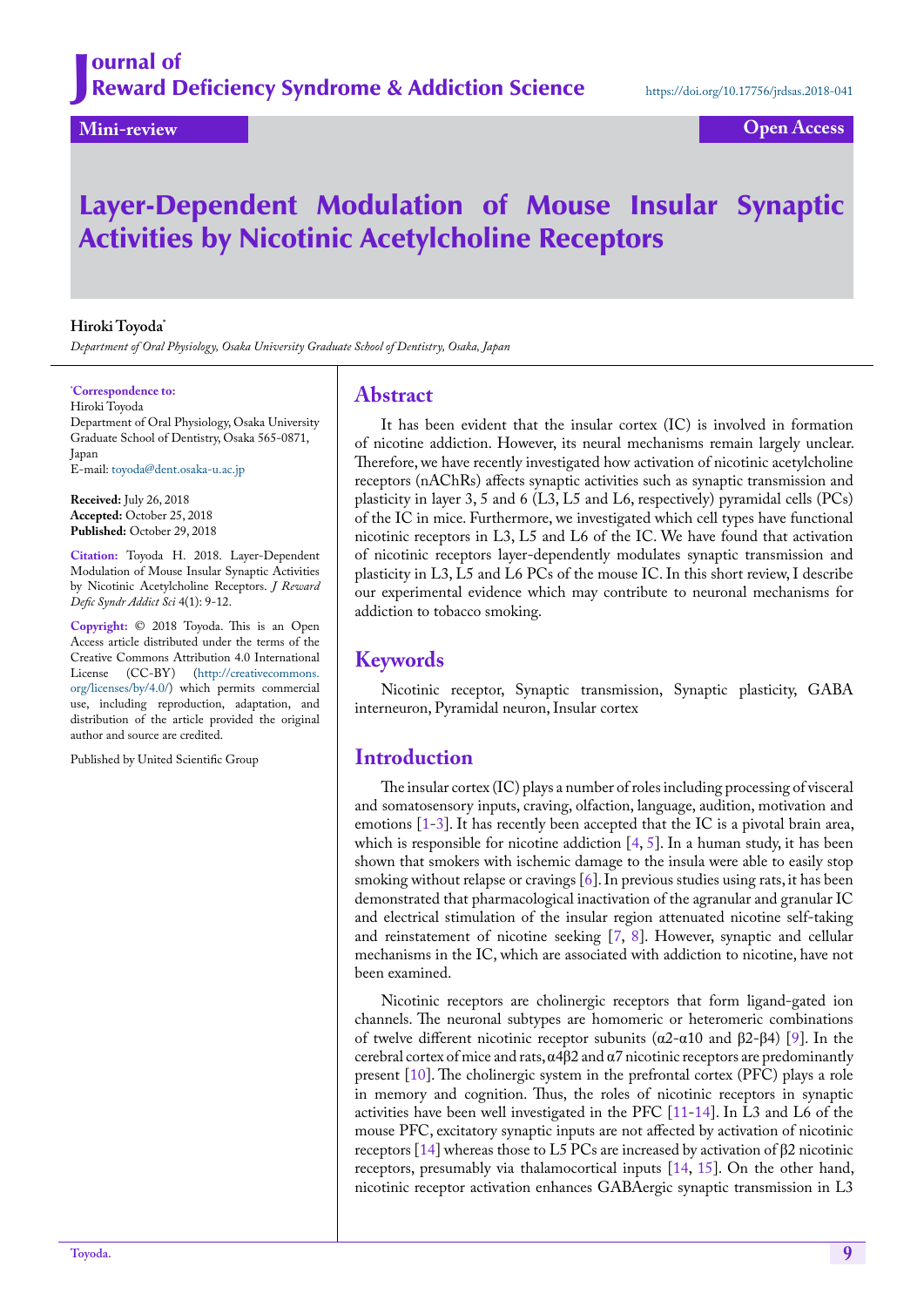and L5 PCs of the mouse PFC [\[14](#page-3-10), [16\]](#page-3-12) while it has almost no effect on GABAergic synaptic transmission in L6 PCs [[14\]](#page-3-10). In addition, an application of nicotine depresses spiketiming-dependent plasticity (STDP) in L3 and L5 PCs of the mouse PFC, although it facilitates STDP in L6 PCs [\[12](#page-3-13), [14](#page-3-10), [16](#page-3-12), [17\]](#page-3-14). Thus, in the mouse PFC, a layer-specific expression of nAChRs would be related with a layer-specific alteration of synaptic activities in PCs [[11\]](#page-3-9). However, there was no information about how activation of nicotinic receptors affects synaptic activities in the IC.

#### **Layer-dependent modulation of synaptic transmission by nicotinic receptors in the mouse IC**

It has been demonstrated that a majority of L2/3 PCs in the PFC, visual cortex, somatosensory cortex and motor cortex do not have functional nicotinic receptors [[14,](#page-3-10) [18-](#page-3-15)[20\]](#page-3-16). In agreement with these findings, most of L3 PCs in the IC (26 of 29 cells, 90%) did not have functional nicotinic receptors ([Figure 1\)](#page-1-0) [\[21](#page-3-17)]. Indeed, glutamatergic synaptic transmission in L3 PCs of the IC was not affected by nicotinic receptor activation [[21\]](#page-3-17). In L3 of the IC, an about half of fast-spiking interneurons (6 of 11 cells, 55%) expressed α7 nicotinic receptors and most of non-fast-spiking interneurons expressed α7 and/or β2 nicotinic receptors (α7/β2: 11 of 28 cells; 39%, α7: 5 of 28 cells; 18%, β2: 10 of 28 cells; 36%, [Figure 1\)](#page-1-0) [[21\]](#page-3-17). These results are comparable to those obtained from L2/3



<span id="page-1-0"></span>**Figure 1:** Distribution of nicotinic receptors in L3, L5 and L6 of the mouse IC.

L3 PCs have no functional nicotinic receptors. Nearly half of L5 PCs express functional α7 nicotinic receptors. L6 PCs have functional β2 nicotinic receptors. Glutamatergic inputs to L5 PCs are modulated by β2 nicotinic receptors that are presumably expressed in thalamocortical fibers. Glutamatergic inputs onto L6 PCs are modulated by β2 nicotinic receptors. GABAergic inputs onto L3, L5 and L6 PCs are modulated largely by β2 nicotinic receptors expressed in non-fast-spiking interneurons and to a minor extent by α7 nicotinic receptors expressed in fast-spiking and non-fast-spiking interneurons. P, PCs; FS, fast-spiking interneurons; NFS, non-fast-spiking interneurons.

of the mouse PFC [[14,](#page-3-10) [16](#page-3-12)]. Consistent with these findings, the enhanced GABAergic synaptic transmission in L3 PCs of the IC caused by nicotinic receptor activation was largely abolished by DHβE (dihydro-β-erythroidine hydrobromide, an antagonist of β2 nicotinic receptors) and was moderately abolished by MLA (methyllycaconitine citrate, an antagonist

of α7 nicotinic receptors) [[21\]](#page-3-17). It has been reported that L5 PCs of the PFC and hippocampal CA1 PCs have functional nicotinic receptors [[14,](#page-3-10) [22](#page-3-18)], although L5 PCs of the visual cortex, somatosensory cortex and motor cortex do not have functional nicotinic receptors [\[18](#page-3-15)[-20](#page-3-16)]. Consistent with the former observation, we found that an about half of L5 PCs (27 of 54 cells, 54%) had α7 nicotinic receptors in the mouse IC ([Figure 1](#page-1-0)) [[23\]](#page-3-19). This observation may indicate that application of nicotine directly enhances excitatory synaptic transmission in L5 PCs via postsynaptic α7 nicotinic receptors. However, our data showed that spontaneous excitatory postsynaptic currents (sEPSCs) in L5 PCs of the mouse IC were not blocked by MLA but were abolished by DHβE, revealing that the excitatory synaptic transmission in L5 PCs of the mouse IC is enhanced by activation of β2 nicotinic receptors but not α7 nicotinic receptors [[23\]](#page-3-19). This observation suggests that  $\alpha$ 7 nicotinic receptors are not activated by the relatively slow increases in concentrations of ACh (bath application) [\[14](#page-3-10)]. The IC receives afferent inputs from nuclei of the thalamus [[24\]](#page-3-20), and neuronal nicotinic receptor subunit mRNAs of α4 and β2 are strongly expressed in the thalamic nuclei and thalamocortical fibers [\[25](#page-3-21)]. Therefore, it is likely that activation of β2 nicotinic receptors located in thalamocortical axon terminals within the IC increases release of glutamate [\[15](#page-3-11)]. In L5 of the mouse PFC, distinct subtypes of interneurons have several types of nicotinic receptors: an about half of fast-spiking interneurons express α7 nicotinic receptors, and a majority of non-fastspiking interneurons, such as low-threshold spiking neurons and regular-spiking non-pyramidal neurons, express α7 and/ or β2 nicotinic receptors [\[14](#page-3-10), [16\]](#page-3-12). In L5 of the mouse IC, a majority of non-fast-spiking interneurons (22 of 30 cells, 73%) expressed β2 nicotinic receptors while a minority of non-fast-spiking interneurons (1 of 30 cells, 3%) and an about half of fast-spiking interneurons (6 of 13 cells, 46%) expressed  $\alpha$ 7 nicotinic receptors [\(Figure 1](#page-1-0)) [[23\]](#page-3-19). It has been shown that GABAergic synaptic transmission in L5 PCs of the PFC was remarkably augmented by activation of nicotinic receptors [[14,](#page-3-10) [16](#page-3-12)]. Consistent with these findings, GABAergic synaptic transmission in L5 PCs of the mouse IC was markedly enhanced by activation of nicotinic receptors, predominantly through activation of β2 nicotinic receptors and to a small extent through activation of α7 nicotinic receptors [[23\]](#page-3-19). This enhancing effect of nicotinic receptors on GABAergic synaptic transmission is likely to be mediated by β2 nicotinic receptors in non-fast-spiking interneurons.

Unlike L3 and L5 PCs, a majority of L6 PCs (19 of 21 cells, 90%) in the mouse IC expressed functional β2 nicotinic receptors [\(Figure 1\)](#page-1-0) [[21\]](#page-3-17). These results are similar to those found in L6 PCs of the PFC [[14,](#page-3-10) [26](#page-3-22)]. Consistent with the expression of β2 nicotinic receptors, excitatory synaptic transmission in L6 PCs of the IC was abolished by DHβE [\[21](#page-3-17)]. It is believed that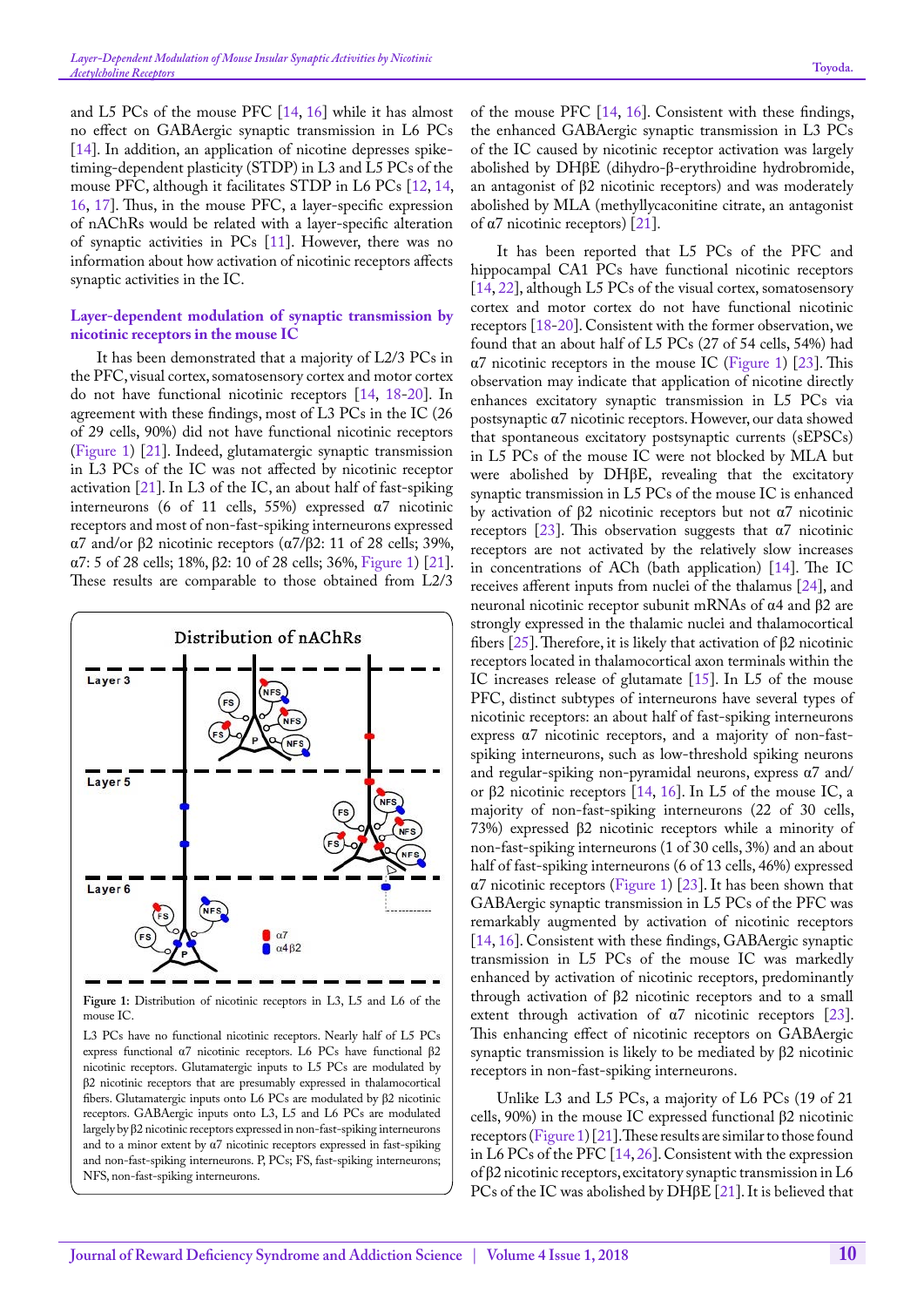L6 PCs in the neocortex receive sparse but potent excitatory inputs from within layer 6 as well as from other cortical layers [[27\]](#page-3-23). Thus, it is indicated that the enhancement of excitatory synaptic inputs to L6 PCs by nicotinic receptor activation is brought about by excitatory inputs from neighboring PCs within L6 as well as those from L5 PCs. In L6 of the mouse IC, an about half of fast-spiking interneurons (4 of 10 cells, 40%) expressed functional α7 nicotinic receptors and a majority of non-fast-spiking interneurons (18 of 21 cells, 86%) expressed β2 nicotinic receptors [\(Figure 1](#page-1-0)) [[21\]](#page-3-17). The GABAergic synaptic transmission in L6 PCs of the IC was augmented by activation of β2 nicotinic receptors. These observations suggest that the enhanced GABAergic synaptic transmission is mediated by activation of β2 nicotinic receptors in non-fastspiking interneurons [[21\]](#page-3-17).

#### **Layer-dependent modulation of synaptic potentiation by nicotinic receptors in the mouse insular cortex**

In L2/3 and L5 PCs of the mouse PFC, GABAergic synaptic transmission is enhanced and the STDP is reduced by activation of nicotinic receptors on GABAergic interneurons [[12,](#page-3-13) [16](#page-3-12), [17](#page-3-14)]. In human and mouse L2/3 PCs of the PFC, activation of nicotinic receptors on GABAergic interneurons by cholinergic basal forebrain inputs depresses the STDP [[12\]](#page-3-13). In L5 PCs of the PFC, activation of nicotinic receptors on GABAergic interneurons increases inhibitory synaptic transmission and depresses the activity of L5 PCs, thereby suppressing the STDP [[16,](#page-3-12) [17\]](#page-3-14) via reducing dendritic calcium signals [[16\]](#page-3-12). Consistent with these observations, activation of nicotinic receptors suppressed synaptic potentiation that was induced by the paired training (80 stimuli to presynaptic terminals at 2 Hz together with depolarization at +30 mV at postsynaptic cells) in L3 PCs of the mouse IC [\(Figure 2A\)](#page-2-0) [\[21](#page-3-17)]. In several brain regions, it has been demonstrated that GABAergic inhibition is enhanced through activation of nicotinic receptors [\[18](#page-3-15), [28,](#page-3-24) [29](#page-3-25)]. In the CA1 region of the hippocampus, activation of GABAergic interneurons by nicotine prevented or diminished synaptic potentiation in PCs [[22](#page-3-18)]. Thus, it is likely that activation of nicotinic receptor-expressing GABAergic interneurons located in L3 suppresses synaptic potentiation in L3 PCs through enhancing its threshold. There is also a possibility that nicotinic receptor-expressing GABAergic interneurons located in other cortical layers project onto L3 PCs [[27\]](#page-3-23), and depresses synaptic potentiation in L3 PCs. Moreover, nicotinic receptor-expressing PCs located in L5 may activate GABAergic interneurons located in L3 to suppress synaptic potentiation in L3 PCs. Similar to L3 PCs, activation of nicotinic receptors suppressed synaptic potentiation induced by the paired training in L5 PCs of the mouse IC, through enhancing GABAergic synaptic transmission ([Figure 2B](#page-2-0)) [[23](#page-3-19)]. In L3 and L5 PCs of the IC, GABAergic inhibition would be enhanced through activation of nicotinic receptors, thereby inhibiting synaptic potentiation.

As opposed to L3 and L5 PCs, activation of nicotine augmented synaptic potentiation in L6 PCs of the mouse IC [\(Figure 2C\)](#page-2-0) [\[21](#page-3-17)]. The facilitatory effects of nicotinic receptors on synaptic potentiation were totally blocked by DHβE, suggesting an involvement of β2 nicotinic receptors [[21\]](#page-3-17). This result was consistent with the findings obtained in the mouse and human PFC [[12\]](#page-3-13). In the rat entorhinal cortex, it has been shown that nicotine enhanced synaptic transmission and plasticity in L6 PCs by acting on non-α7 subtype nicotinic receptors, most likely β2 subtype nicotinic receptors [[30\]](#page-3-26). In L6 of the PFC, endogenous ACh enhances synaptic potentiation of glutamatergic synapses by activating heteromeric postsynaptic nicotinic receptors containing β2 and  $\alpha$ 5 subunits [[12\]](#page-3-13). In the future study, it would be necessary to investigate whether α5 nicotinic receptors are present in L6 PCs of the IC, and if this is the case, how  $a5$  nicotinic receptors modulate synaptic activities in L6 PCs of the IC. Taken together, our data indicate that in distinct layers of the IC, the activity of PCs is oppositely regulated by activation of nicotinic receptors either located on presynaptic GABAergic interneurons located on L3 and L5 or on the dendrites in the L6 PCs.



<span id="page-2-0"></span>**Figure 2:** Roles of nicotinic receptors in synaptic potentiation in L3, L5 and L6 of the mouse IC.

(A and B) When LTP-inducing stimuli are applied to L3 in the presence of nicotine, synaptic potentiation in L3 or L5 PCs is suppressed by activation of β2 nicotinic receptors expressed in non-fast-spiking interneurons. (C) When LTP-inducing stimuli are applied to L6 in the presence of nicotine, synaptic potentiation in L6 PCs is enhanced by activation of postsynaptic β2 nicotinic receptors. P, PCs; FS, fast-spiking interneurons; NFS, nonfast-spiking interneurons.

## **Conclusion**

Our data revealed the roles of nicotinic receptors in modulating synaptic activities including synaptic transmission and potentiation in L3, L5 and L6 PCs of the IC in mice [\[21](#page-3-17), [23](#page-3-19)]. However, it remains unclear how these layer-dependent modulation of synaptic activities by nicotinic receptors is involved in nicotine addiction. It is likely that nicotine modulates local neural circuits within the IC, thereby affecting various cognitive and sensory functions including interoceptive awareness, taste perception/memory, attention and pain processing  $[1-3]$  $[1-3]$  $[1-3]$ . Future studies regarding the layer-dependent modulation of synaptic activities by nicotinic receptors and its behavioral relationship would be important to understand the neuronal mechanisms for nicotine addiction.

## **Conflict of Interest**

The author declares no conflict of interests.